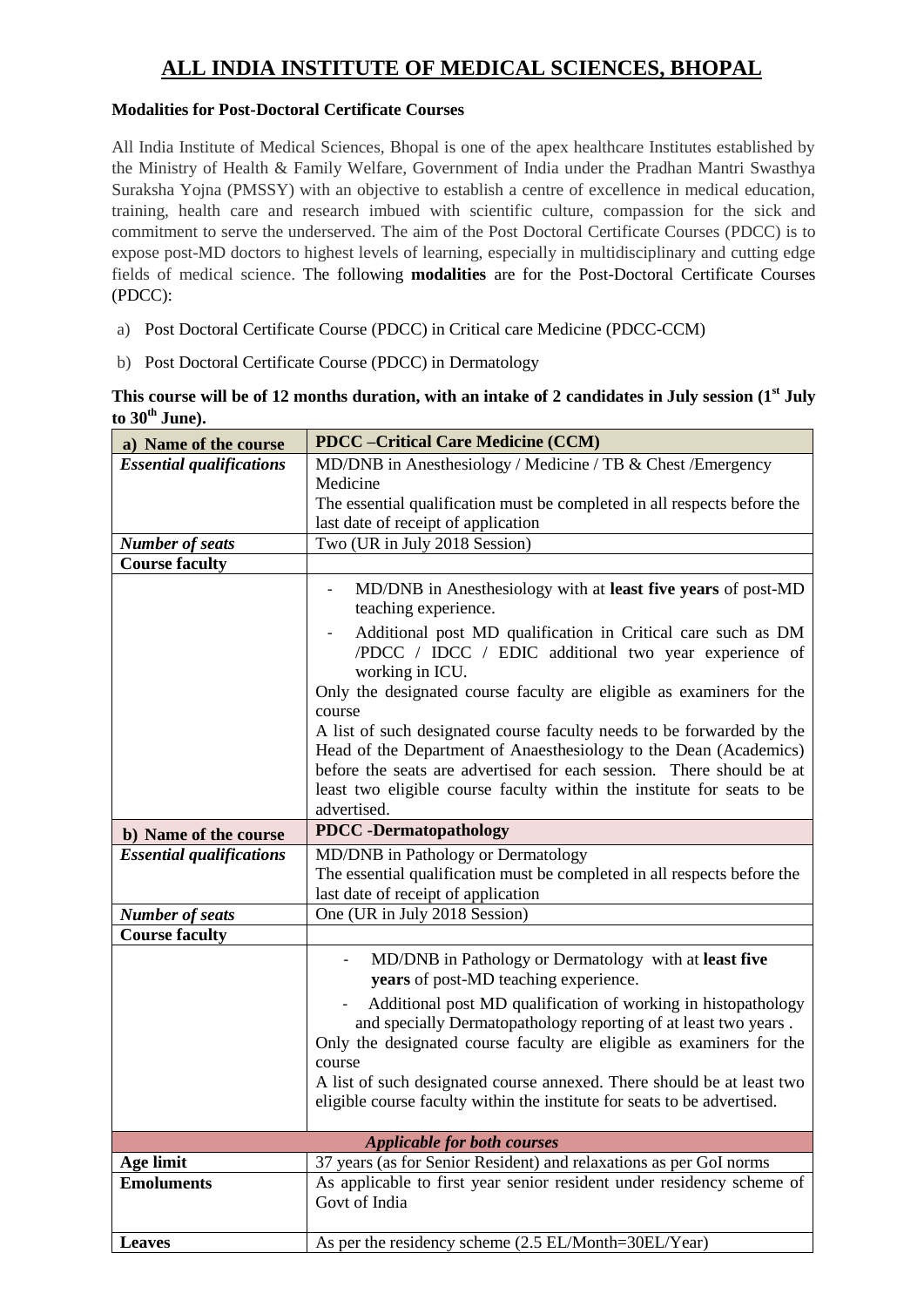| <b>Method of selection</b>       |                                                                                                                         |  |  |  |
|----------------------------------|-------------------------------------------------------------------------------------------------------------------------|--|--|--|
| <b>Advertisement and</b>         | 1. A national level advertisement will be placed in the newspapers                                                      |  |  |  |
| selection process                | (at least two national and one local newspaper), and on the                                                             |  |  |  |
|                                  | institute website in second week of May.                                                                                |  |  |  |
|                                  | 2. The applications will be invited on a prescribed Performa. The                                                       |  |  |  |
|                                  | application form and fees must be submitted latest by 30 <sup>th</sup>                                                  |  |  |  |
|                                  | May, 2018. In the Office of Registrar, AIIMS Bhopal.                                                                    |  |  |  |
|                                  | Application fees is:                                                                                                    |  |  |  |
|                                  | For General/OBC candidates Rs. 1000/-                                                                                   |  |  |  |
|                                  | For SC/ST/PwD/Women candidates - Nil                                                                                    |  |  |  |
|                                  | Fees to be paid by Demand Draft only in favour of                                                                       |  |  |  |
|                                  | "AIIMS Bhopal"<br>Fee once remitted will not be refunded in any                                                         |  |  |  |
|                                  | circumstance                                                                                                            |  |  |  |
|                                  | Inadequately filled / incomplete applications may be summarily                                                          |  |  |  |
|                                  | rejected                                                                                                                |  |  |  |
|                                  | If the number of eligible applications is more than 20 per seat, a                                                      |  |  |  |
|                                  | separate written examination will be conducted followed by an                                                           |  |  |  |
|                                  | interview.                                                                                                              |  |  |  |
|                                  | Stage I: Written test carrying weightage of Max. 60 marks of<br>60                                                      |  |  |  |
|                                  | minutes duration in the course applied for. The<br>question                                                             |  |  |  |
|                                  | paper will consist of 60 Multiple Choice Questions (MCQs).<br>To clear/ pass stage I exam, candidate has to secure 50 % |  |  |  |
|                                  | marks i.e 30 marks out of Max. 60 marks.                                                                                |  |  |  |
|                                  | Stage II: Out of the candidates who have secured 50 % out of max.                                                       |  |  |  |
|                                  | marks (i.e 30 marks out of Max. 60 Marks) in written test                                                               |  |  |  |
|                                  | (Stage-I), candidates 3 times the number of seats advertised                                                            |  |  |  |
|                                  | will be called for clinical/practical /lab based assessment<br>(carrying 40 marks). Clinical evaluation will be done by |  |  |  |
|                                  | keeping 10 spots (One spot will carry weightage of Max.4                                                                |  |  |  |
|                                  | marks)                                                                                                                  |  |  |  |
|                                  | Final Selection for interview: Final result will be declared based on                                                   |  |  |  |
|                                  | total marks obtained in stage-1 and Stage-II Examination                                                                |  |  |  |
|                                  | (Total marks = Marks obtained in Stage I exam + Marks<br>obtained in Stage II).                                         |  |  |  |
|                                  |                                                                                                                         |  |  |  |
|                                  | 3. If number of eligible applicants are less than 20 per seat only<br>an Interview will be conducted.                   |  |  |  |
|                                  | The composition of the isnterview panel will be same as that<br>4.                                                      |  |  |  |
|                                  | for a Senior Resident / Tutor in the concerned Speciality.                                                              |  |  |  |
|                                  | Selected candidates must join within 15-days of the<br>5.                                                               |  |  |  |
|                                  | commencement of the session, and in case of non-response the                                                            |  |  |  |
|                                  | seat will be offered to the next candidate in the waiting list. If                                                      |  |  |  |
|                                  | the seats are unfilled by 31 <sup>st</sup> July in the July session, the seat                                           |  |  |  |
|                                  | will be lapsed.                                                                                                         |  |  |  |
| <b>Course details</b>            | Reservation will be as per Govt. of India Norms.<br>6.                                                                  |  |  |  |
| Fee Structure                    | i.<br>$-25/$                                                                                                            |  |  |  |
|                                  | <b>Registration Fee</b>                                                                                                 |  |  |  |
|                                  | Tuition fee<br>ii.<br>$-1050/-$                                                                                         |  |  |  |
|                                  | Lab<br>$-120/-$<br>iii.                                                                                                 |  |  |  |
|                                  | $-720/-$<br>Pot money<br>iv.                                                                                            |  |  |  |
|                                  | Electricity<br>$-240/$<br>V.                                                                                            |  |  |  |
|                                  | Gymkhana<br>$-120/-$<br>vi.                                                                                             |  |  |  |
|                                  | vii.<br>Caution<br>$-100/-$                                                                                             |  |  |  |
|                                  | viii.<br>$-1000/-$<br><b>Hostel Security</b>                                                                            |  |  |  |
| <b>Hostel Accommodation</b>      | Subject to availability                                                                                                 |  |  |  |
| <b>Eligibility for appearing</b> | 75% Attendance is compulsory for appearing in exit exam. In case the                                                    |  |  |  |
| in PDCC exit exam                | candidate is short of attendance, will appear for the exam in next                                                      |  |  |  |
|                                  | session (July).                                                                                                         |  |  |  |
| <b>Method of evaluation</b>      | 1. The selected candidates will have a three monthly formative                                                          |  |  |  |